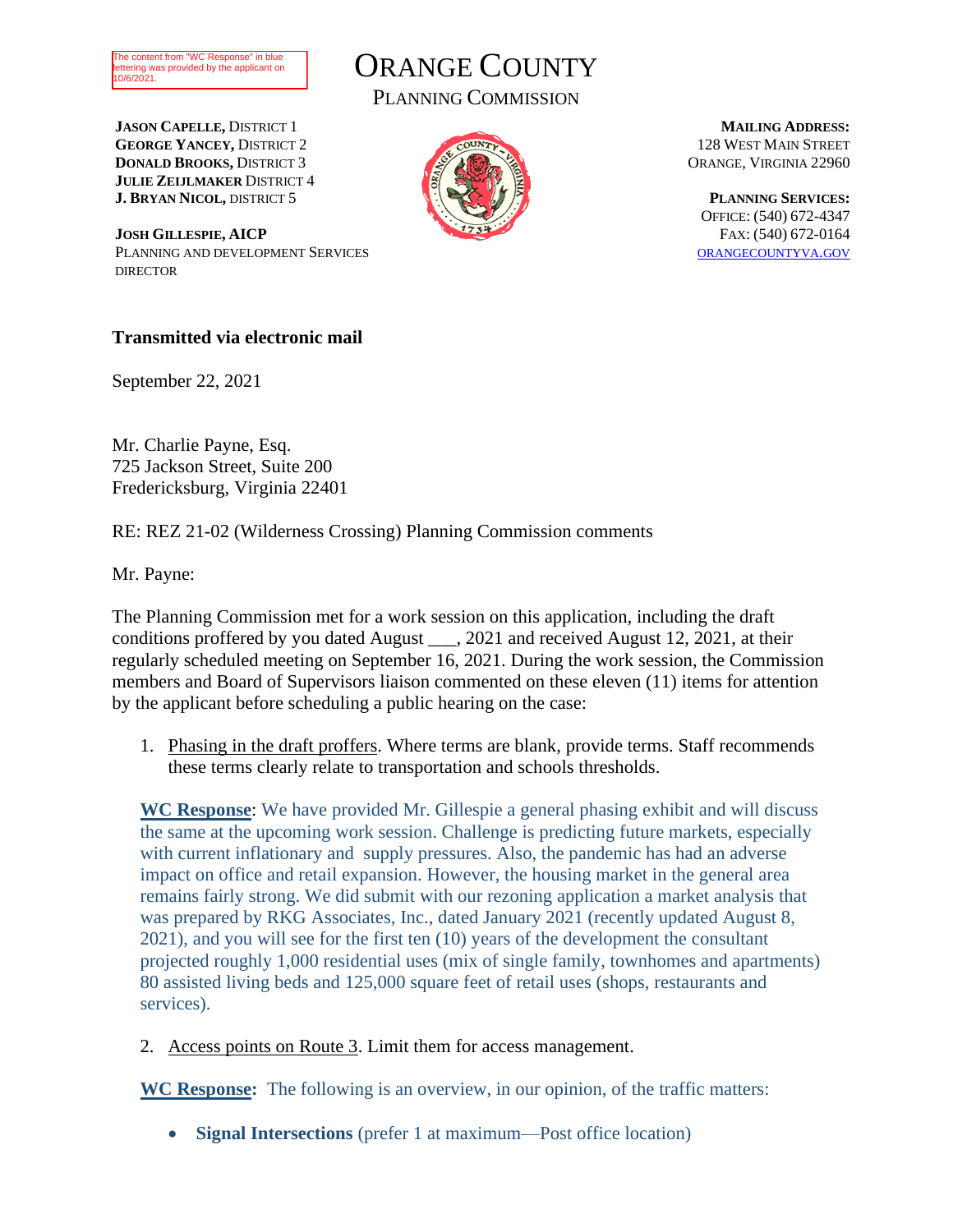### PLANNING COMMISSION

- o The TIA for the Wilderness Crossing Development assumes the addition of one new permanent signal along Route 3 at the existing Post Office Road by the developer. However, during the multiphase approach for the site, two temporary signals may be required by VDOT.
	- $\checkmark$  The first temporary signal that may be installed is located at Vaucluse Road. This signal is expected to be incorporated during either the first or second phases of the development. This signal will be removed with the completion of the proposed Goldmine Parkway.
	- $\checkmark$  The second temporary signal would be located at the proposed Goldmine Parkway. The signal is intended to serve as a temporary measure until VDOT realigns Route 20 and constructs an interchange.

### • **Number of Access points off of Rt. 3**

- o It is intended that the Wilderness Crossing development will have a total of seven access points along Route 3 at complete build-out.
	- $\checkmark$  Three of the access points are existing (Goodwin Drive, Post Office Road, and Vaucluse Road).
	- $\checkmark$  Two future entrances (located between Goodwin Drive and Post Office Road) will be restricted right-in/right-outs movements.
	- $\checkmark$  A future unsignalized entrance between Post Office Road and Vaucluse Road will be restricted left-in/right-in/right-outs movements (i.e., no left-outs).
	- $\checkmark$  One full-movement access point is being proposed just south of Vaucluse Road and will serve the proposed Goldmine Parkway. This roadway is part of the County's Comprehensive Plan and is intended to act as a parallel road to Route 3.
- **Viewshed/streetscape/buffering from Rt. 3** (does not want a Central Park look or other Rt. 3 commercial view sheds within Spotsylvania County)
	- o We are open to discussions on this front, but limited visibility from Rt. 3 could adversely impact commercial investment in the town center.
- **Timing of Goldmine Parkway and other internal road netw**orks
	- o Relevant to development of town center and Wilderness Parke West areas

#### • **Timing for infrastructure improvements**

- o Proposed infrastructure improvements are anticipated to be tied to development phases
- o Some of the initial infrastructure improvements are as follows:
	- $\checkmark$  The signalization of Post Office Road with Route 3.
	- $\checkmark$  The conversion of Partnership Way at Goodwin Drive to all-way stop operation.
	- $\checkmark$  The construction of new access points.
	- $\checkmark$  The temporary signalization of Vaucluse Road with Route 3 (if needed).
	- $\checkmark$  Some minor geometric improvements and signal timings adjustments at off-site intersection along Route 3.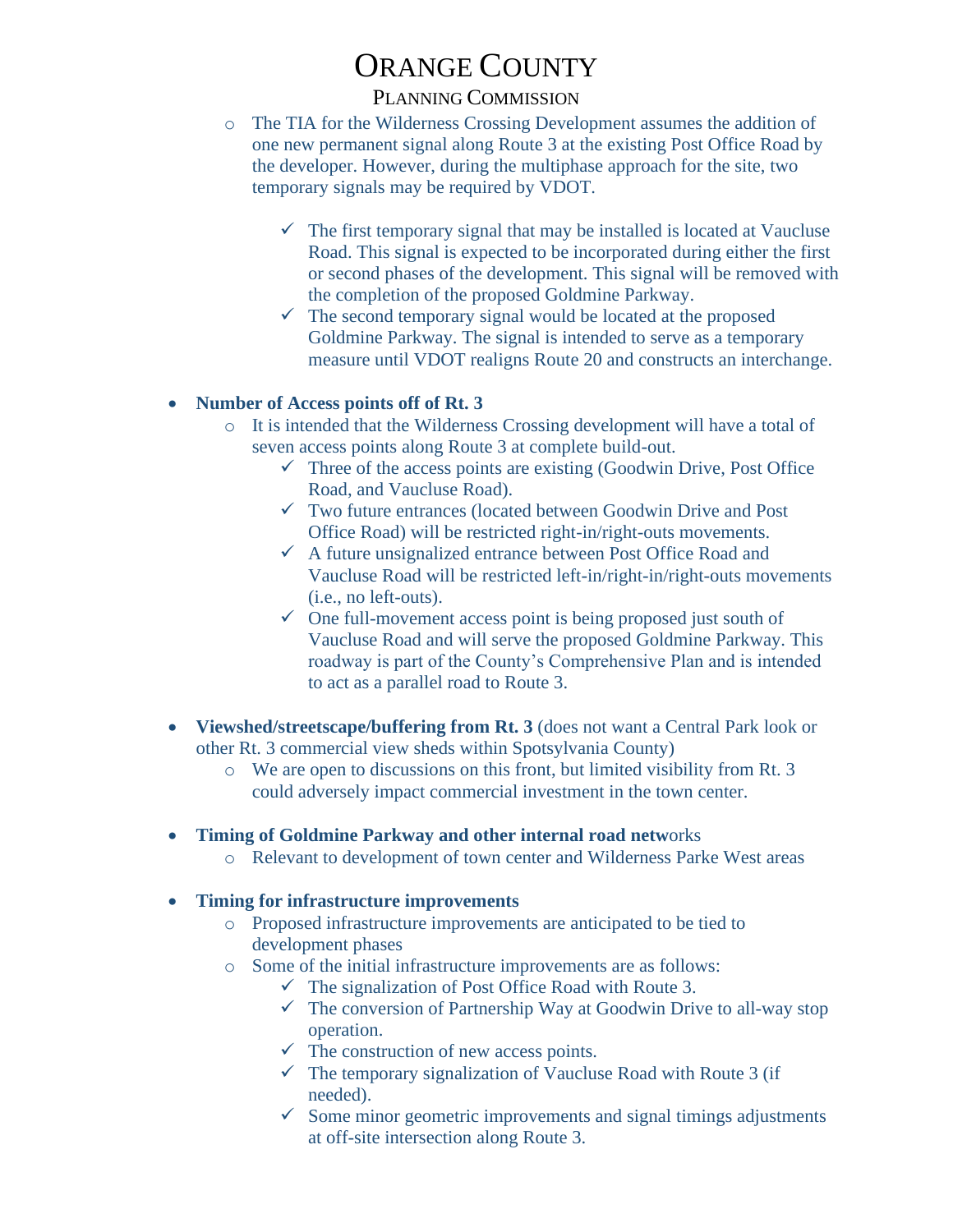### PLANNING COMMISSION

- o Due to the nature of the development and the expected lengthy build-out period, it is being recommended that other future infrastructure improvements associated with later phases of the development be reassessed periodically to ensure that Wilderness Crossing mitigates its impacts and any improvement meets current standards.
- **Clarify that developer is not responsible for redesigning, relocating and constructing new Rt. 20 and Rt. 3 intersection**
	- o It is not the intent of the Wilderness Crossing development to be responsible for the realignment of Route 20. The realignment is expected to be initiated and facilitated by VDOT and would have Route 20 terminate in alignment with the proposed Goldmine Parkway.
- **Community Development Authority**: We have/will proffer the ability to create a CDA to assist in financing certain public infrastructure.
- 3. Water reservoirs. Fulfill the Germanna Wilderness Area Plan vision for reservoirs on the subject property.

**WC Response**: We are not showing on the GDP at this juncture, but land area is available for future reservoir(s) which will require extensive, multiagency government approvals and design/construction efforts. At this juncture, we are not prepared to commit to such within the development, but certainly open to future discussions with the County and RSA as the project evolves.

4. School age children. Plan for development components and phasing generating school age children with the provision of public school facilities not presently planned, designed or funded.

**WC Response**: We have retained a consultant to evaluate this issue. The report is not completed.

5. Fiscal impacts. Proffers should address fiscal impacts comprehensively.

**WC Response**: As noted above, RKG did prepare a 10 year and 30 year fiscal outlook for the project. RKG's 10 year outlook projects a positive net return of \$6.6 million and 30 year outlook projects a \$73 million net positive return. We are also evaluating impacts and mitigation measures for schools and public safety. This report is not complete as of the date of this response.

6. Public input. Desire to facilitate opportunities for public input (outside the Planning Commission and Board of Supervisors public hearings, future opportunities for design input).

**WC Response:** We did have an initial community meeting this past June 17, 2021, whereby close to 100 individuals did appear. We also have a website which consistently receives input from the community [https://wildernesscrossingva.com/.](https://wildernesscrossingva.com/) We are also open to additional community meetings and work sessions with the planning commission and board of supervisors.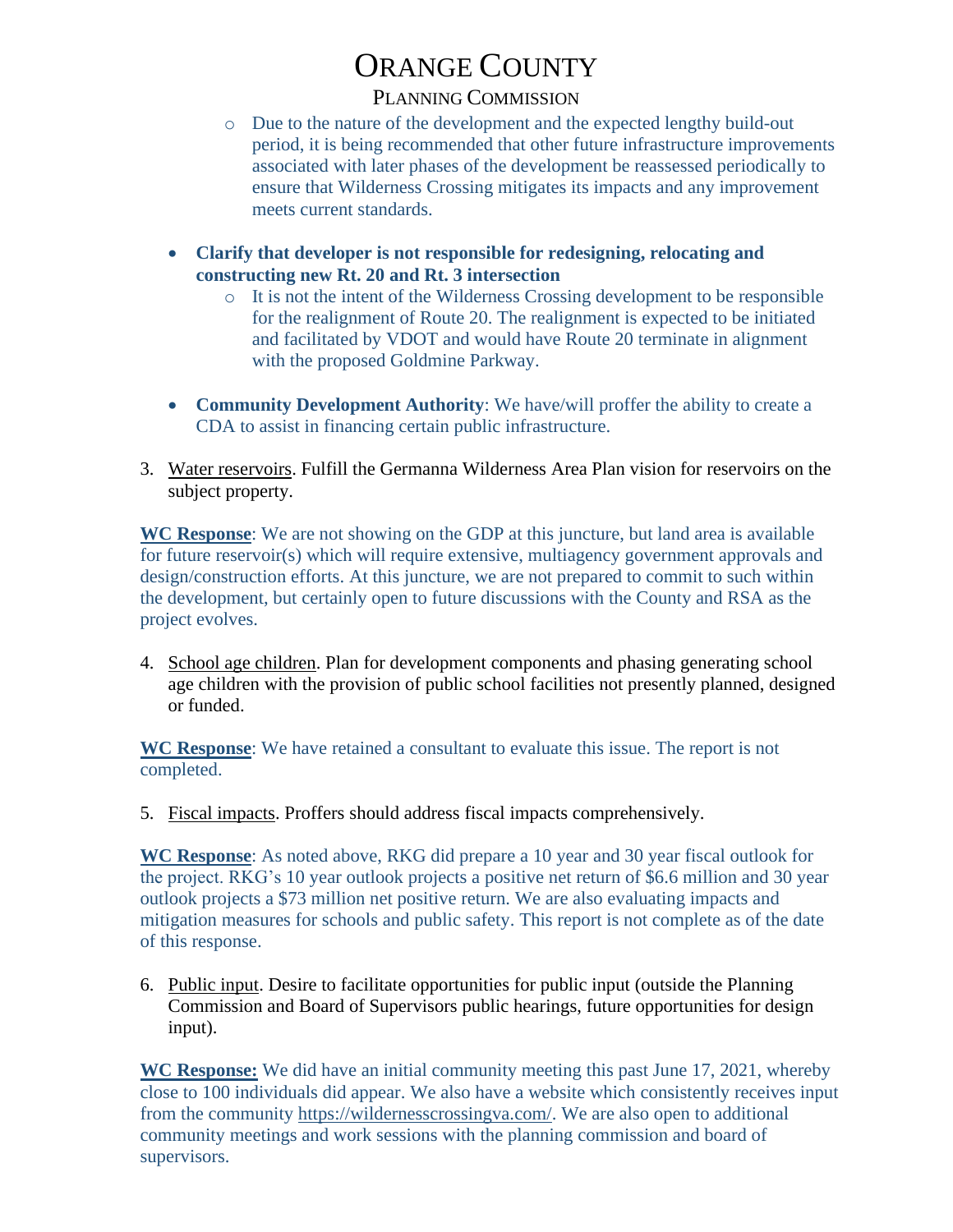### PLANNING COMMISSION

7. Integration. Walkability and interconnections between properties in and around a masterplanned community have not been emphasized or are not clearly shown as commitments.

**WC Response**: We are committed to this and show extensive walking trails and community mobility within the project. We are in the process of updating our GDP and design manual to better clarify. I would also note that interparcel connections of various residential sections of the development, especially to the north of the site, are challenged by environmental and topography constraints.

8. Dedications and physical improvements to be made by the developer, and when (if proffers). Seeking definition and potential expansions relative to the Germanna Wilderness Area Plan for interconnections, and local services, recreation, shopping, dining and employment.

**WC Response**: We will proffer land within the development for a new school, parks and public safety facility. We are certainly open to discussions on timing.

9. Off-site intersection improvements at Route 3/20. Are these part of the application? Is this being proffered? Does the alignment shown have obstacles to realization?

**WC Response**: We should not be obligated to construct or relocate the Routes 3 and 20 intersection, but certainly open to working with the County and VDOT regarding the planning for this process and perhaps dedication of necessary right of way. All to be determine as that process moves forward by others.

10. Transportation improvements. What is decided between those planned in the case and those acceptable to the Virginia Department of Transportation?

**WC Response**: Please see above response #2.

11. Zoning conditions in force and variance from approved plans. Differentiate between zoning conditions that would not be altered (Design Guidelines) without Board approval, those that could change to a similar or enhanced level, and those that could be adjusted (e.g., shifting land uses geographically)

**WC Response**: We are open to discussions on this matter and are willing to proffer our design guidelines and baselines for the development and design standards. Please note that we believe flexibility should be built-into the process and our covenants will require architectural review boards (via HOA) for various aspects of the development.

We will discuss these comments by phone today, Wednesday, September 22, 2021, expecting substantial progress to address the comments from the Planning Commission work session. I look forward to discussing this with you today and later as application materials may change.

Sincerely,